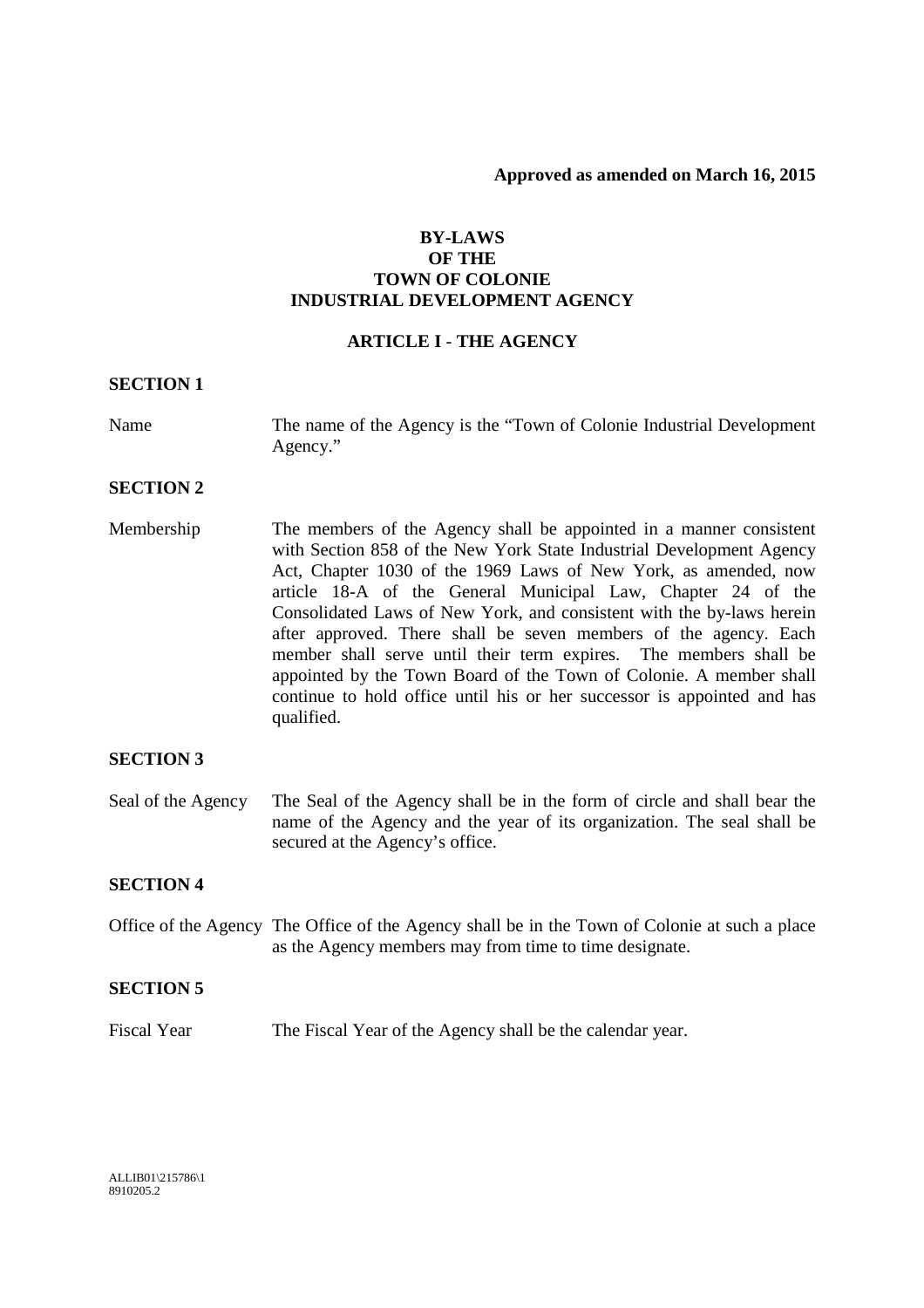#### **ARTICLE II - OFFICERS**

#### **SECTION 1**

Officers The Officers of the Agency shall be the Chairperson, Vice Chairperson, Secretary and Treasurer and such additional officers as may be designated by resolution of the Agency who shall hold office at the pleasure of the Agency. Officers shall be elected by the members of the Agency. Any two or more offices, except the Office of the Chief Executive and Secretary may be held by the same person. Officers of the Agency may in their discretion, consistent with the law, delegate duties to other officers or responsible Agency staff. The Agency shall appoint a Chief Executive Officer (the "CEO") and a Chief Financial Officer (the "CFO"). Neither the CEO nor the CFO shall be members of the Board.

## **SECTION 2**

Chairperson The Chairperson shall preside at all meetings of the Agency. The Chairperson may execute all agreements, contracts, deeds, and other instruments of the Agency by manual, facsimile or electronic signature; provided, however, that the Chairperson may delegate these activities to the Vice Chairperson or CEO. At each meeting, the Chairperson shall submit such recommendations and information as he/she may consider proper concerning the business, affairs, policies and procedures of the Agency. The Chairperson shall have authority to call a public hearing as required by law on any project. The Chairperson shall oversee the activities of the CEO and the CFO as they relate to the Agency.

### **SECTION 3**

Vice Chairperson The Vice Chairperson shall have all powers and perform the duties of Chairperson in the absence, disability or incapacity of the Chairperson; and, in the event of the resignation or death of the Chairperson, the Vice Chairperson shall perform such duties as are imposed on the Chairperson until such time as a new Chairperson is selected.

# **SECTION 4**

Secretary The Secretary shall record all the votes and record the minutes of all proceedings of the Agency in a written record to be kept for that purpose. He/she shall have the power to affix such seal to all contracts and other instruments authorized to be executed by the Agency.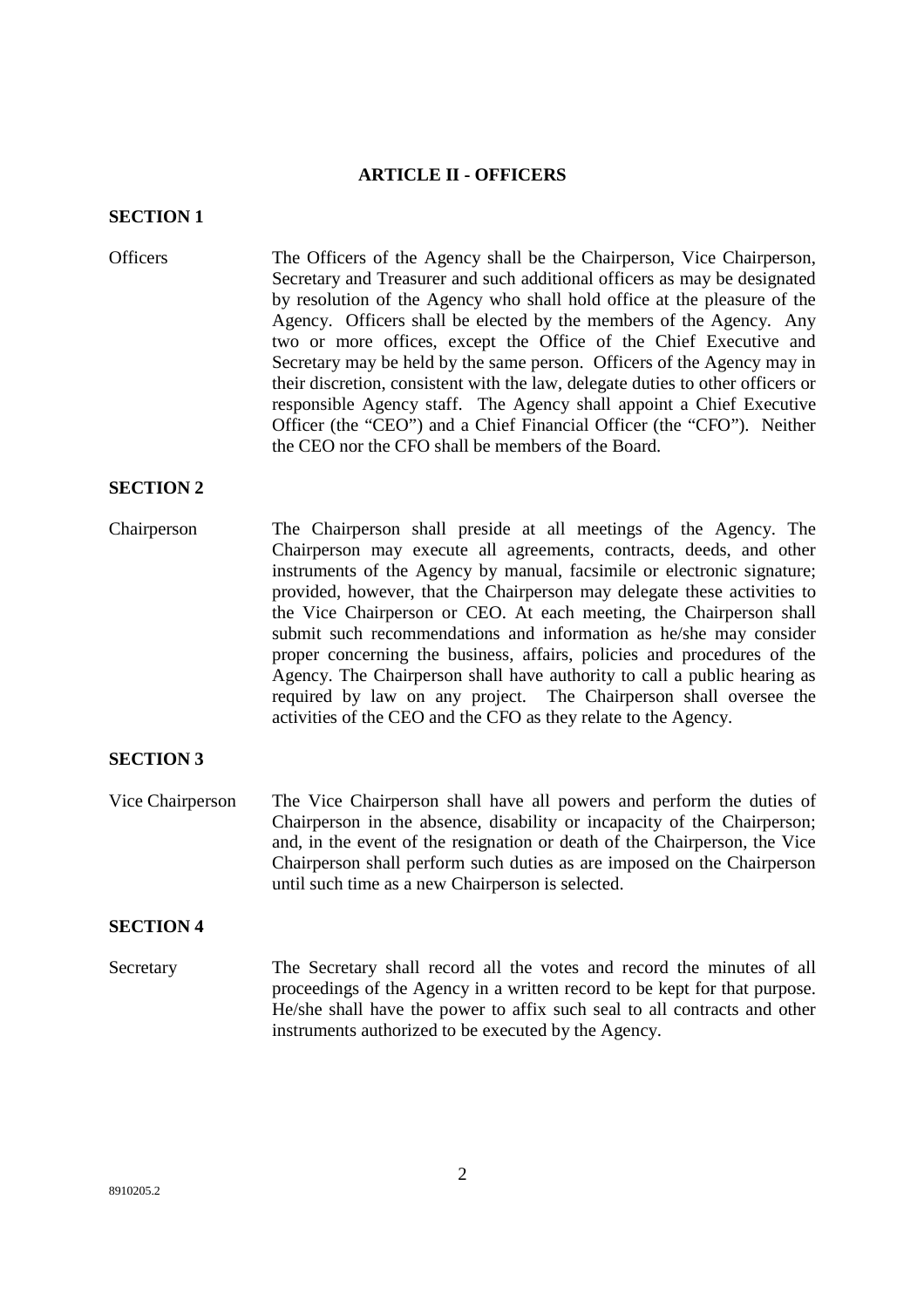#### **SECTION 5**

Treasurer The Treasurer shall oversee the CFO in the CFO's performance of all responsibilities.

## **SECTION 6**

Additional Duties The Officers of the Agency shall perform such other duties and functions as may from time to time be authorized by the members of the Agency or be required by the members of the Agency pursuant to law.

# **ARTICLE III** - **CHIEF EXECUTIVE OFFICER AND CHIEF FINANCIAL OFFICER**

## **SECTION 1**

Chief Executive **Officer** Under the general direction of the Members of the Agency, the CEO is responsible for managing all services and activities, including economic development projects, managing the development of strategic plans, implementing Board policies, creating and implementing the budget and day-to-day management of professional, clerical and consultant staff members. The CEO is the principal spokesperson/representative for the Agency and in dealing with developers, investors, entrepreneurs and business agencies. The CEO is the primary negotiator relating to development and redevelopment projects, as well as extension of Agency benefits to qualified developments within the Town of Colonie.

### **SECTION 2**

**Officer** 

Chief Financial The CFO shall:

- (a) Be responsible for the care and custody of all funds and securities of the Agency, including the investment thereof, and deposit the funds and securities or cause the same to be deposited in the name of the Agency in a bank or banks, trust company or trust companies;
- (b) Render or cause to be rendered a statement of the financial condition of the Agency at the annual meeting and at each regular meeting thereof and at such other meetings as shall be required by the Agency;
- (c) Render or cause to be rendered a full financial report to the Agency after the expiration of each fiscal year
- (d) Supervise the preparation of all budgets, requests for funds and reports by all applicable statutes; and
- (e) Exercise such other powers and perform such duties as the Agency may determine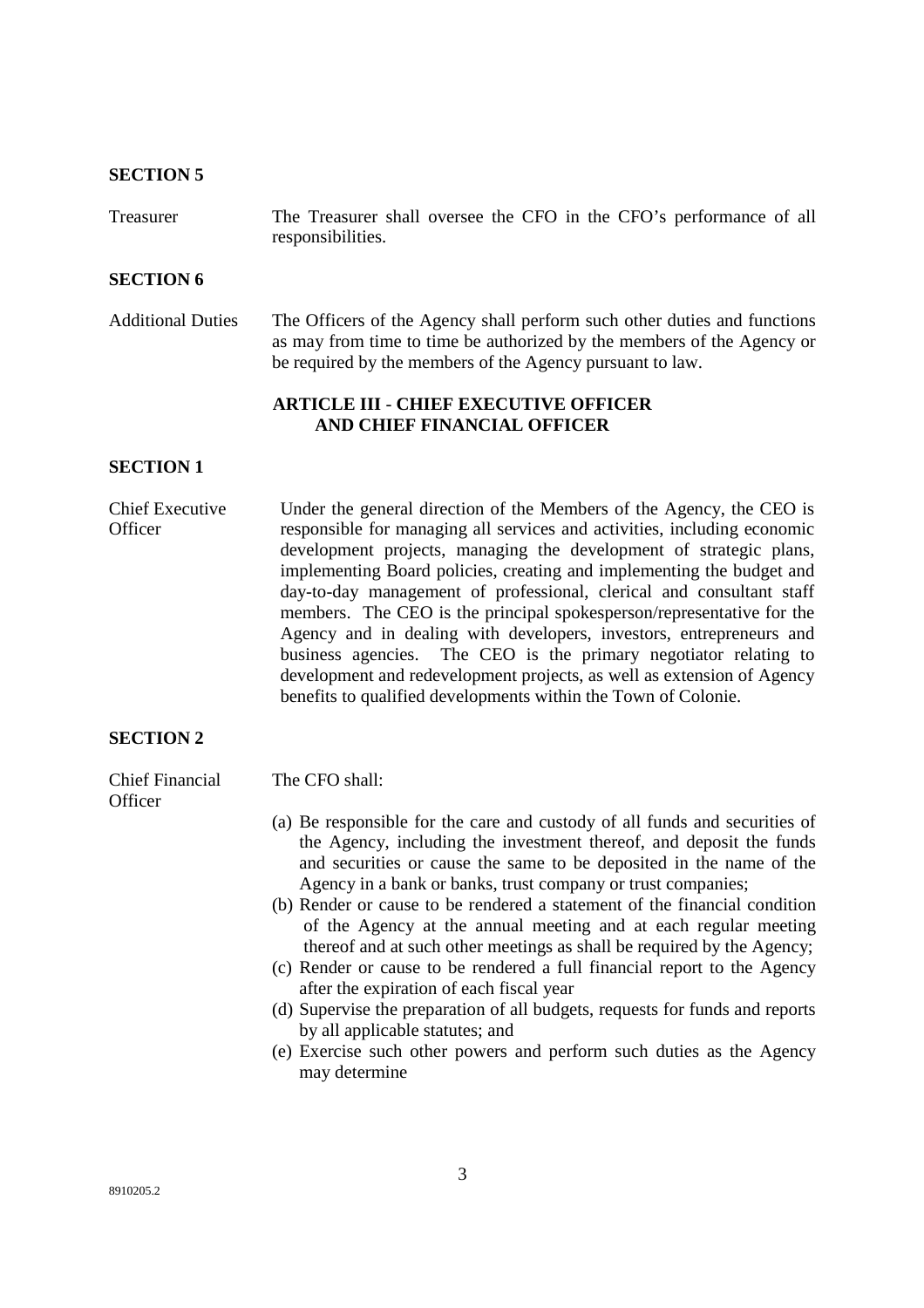#### **ARTICLE IV** - **MEETINGS**

### **SECTION 1**

Annual Meeting The annual meeting of the Agency shall be held in January of each year, or such other date as the members of the Agency may designate for such annual meeting, in conjunction with the regular January meeting of the Agency. In the event such day shall fall on a legal holiday, the annual meeting shall be held on the next succeeding day that is not a Saturday, Sunday or legal holiday.

## **SECTION 2**

Regular Meeting Regular meetings of the Agency shall be held at such times and places as from time to time may be determined by the Agency. No notice to the members of the Agency shall be required for regular meetings of the Agency when the time and place of said regular meetings have been fixed at a previous meeting of the Agency. If no business is anticipated, the Chairperson may waive the meeting.

### **SECTION 3**

Special Meeting The Chairperson of the Agency may, when he/she deems it desirable, and shall, upon the written request of two members of the Agency, call a special meeting of the Agency for the purpose of transacting any business designated in the call or otherwise agreed to by a majority of members present at said meeting. Notice of a Special Meeting may be by e-mail or facsimile or delivered to the business or home address of each member of the Agency, or may be mailed to such business or home address, provided whatever form of notice is given shall be made at least two days prior to the date of such special meeting. Notice shall be deemed to have been given when sent, delivered or mailed, as the case may be. Notice of a meeting need not be given to any member who submits a signed waiver of notice whether before or after the meeting, or who attends the meeting without protesting, prior to the meeting or at its commencement, the lack of notice to him or her.

## **SECTION 4**

Quorum At all meetings of the Agency, a majority of the Members of the Agency shall constitute a quorum for the purpose of transacting business; provided that a smaller number may meet and adjourn to some other time or until the quorum is obtained. Any business requiring approval of Agency members shall require a majority of all members of the Agency.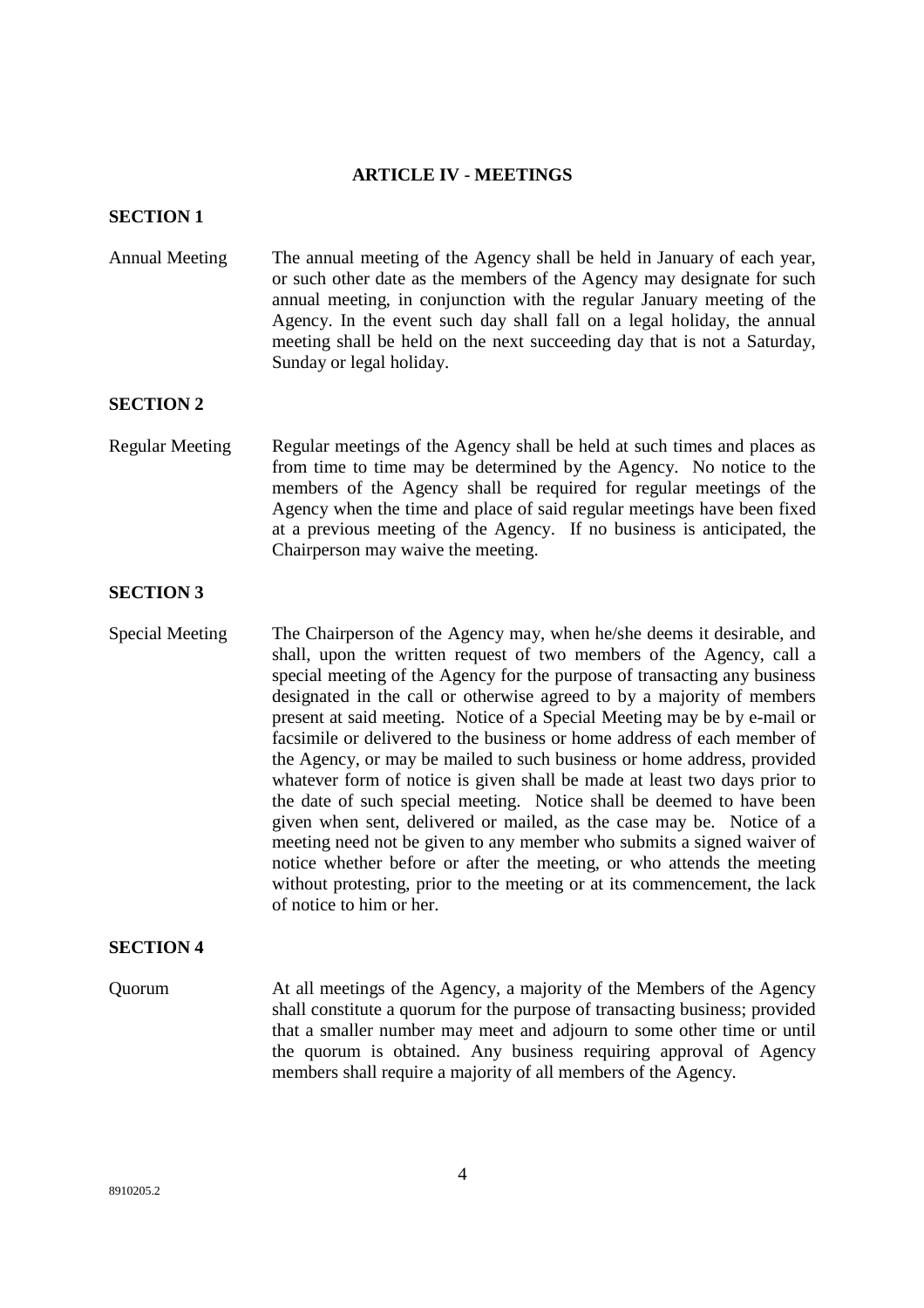#### **SECTION 5**

Order of Business At regular meetings of the Agency, the following shall be the order of business provided that the Chairperson may waive or alter such order during such meetings after the Roll Call:

- 1. Roll Call
- 2. Reading and approval of the minutes of the previous meeting.
- 3. Report of Chief Financial Officer
- 4. Reports of Committee
- 5. Unfinished Business
- 6. New Business
- 7. Adjournment

## **SECTION 6**

Manner of Voting Any question before the Agency shall be represented in the form of a motion or resolution. The voting on all questions coming before the Agency at a meeting shall be by roll call and the yeas and nays shall be entered on the minutes of such meeting.

## **ARTICLE V** – **PERSONNEL**

## **SECTION 1**

Personnel In addition to employing its own personnel pursuant to law, the Agency may, with the consent of the Town of Colonie, use the agents, employees and facilities of the Town of Colonie.

# **ARTICLE VI** – **GENERAL**

#### **SECTION 1**

| Acts of the    |                                                                          |
|----------------|--------------------------------------------------------------------------|
| <b>Members</b> |                                                                          |
| of the Agency  | All acts of the Agency shall require a vote by a majority of the members |
|                | of the Agency.                                                           |

#### **SECTION 2**

Committees The Agency shall have a Governance Committee, an Audit Committee and a Finance Committee, each consisting of three or more Members of the Agency, which committees shall have such powers and duties as are specified in the Public Authorities Law and as specified in charters adopted by each committee and approved by the members of the Agency. In addition, the Agency may from time to time create one or more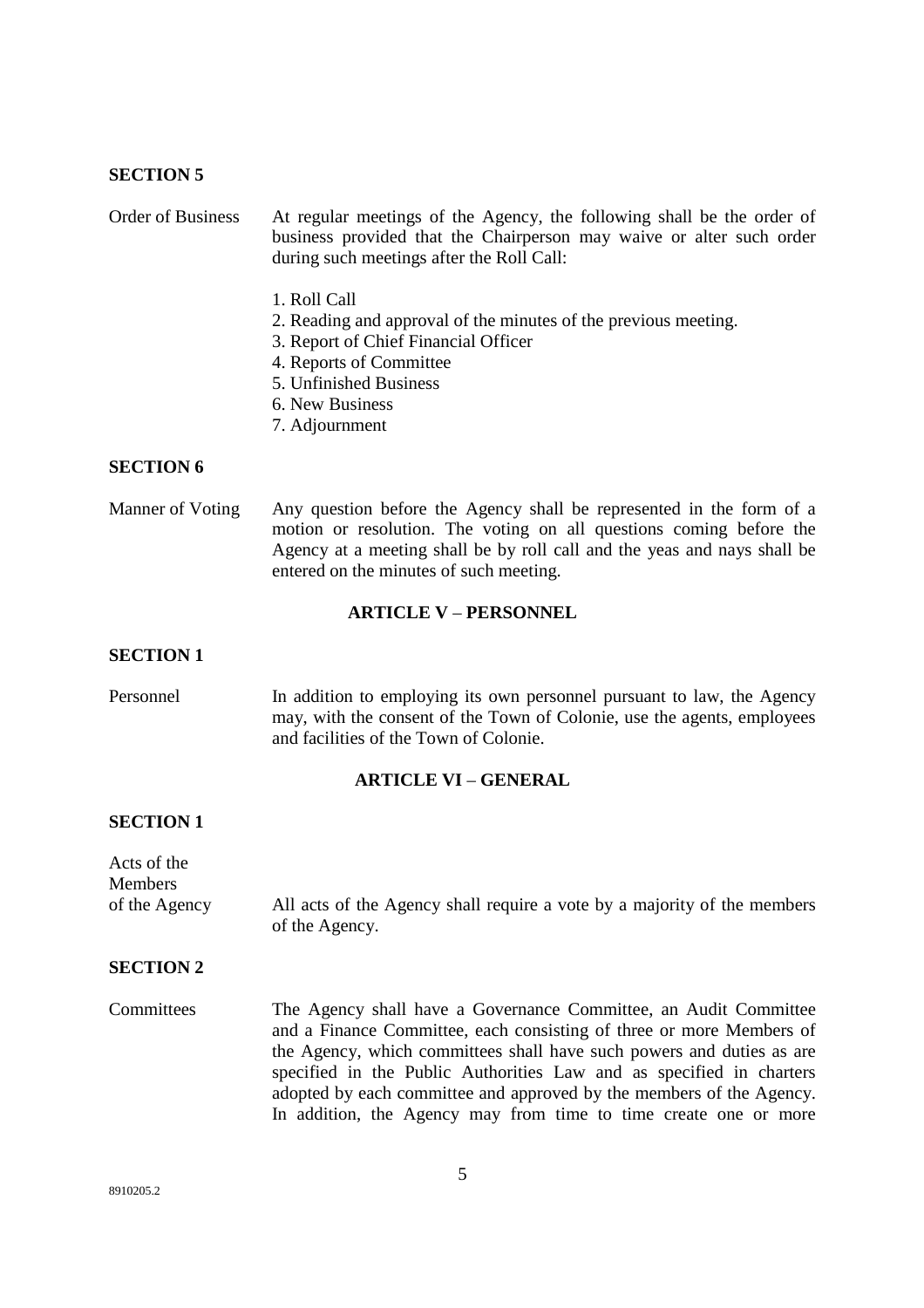committees of the Agency each consisting of three or more Members of the Agency, which committees shall exist for such periods of time and exercise such powers and perform such duties as the Agency may determine. The Chairperson of the Agency shall have the power of appointment and removal, with or without cause of members of all committees and designation and removal, with or without cause, of the Chair of all committees.

## **SECTION 3**

Policies and

Procedures The Agency may, from time to time, establish, re-establish and amend Policies and Procedures to govern the operation of the Agency consistent with these By-laws and applicable laws.

# **SECTION 4**

Audit of Records and Accounts The Agency shall annually secure a certified audit by accountants designated by the members of the Agency of its financial records and accounts in its possession and under its supervision, to be completed to the extent possible within ninety days after the close of the Agency's fiscal year for its proceedings and activities during the preceding fiscal year and provided to the members of the Agency.

# **SECTION 5**

Defense and Indemnification of Members, Officers and Employees The Agency hereby: (a) confers all of the benefits authorized by Section 18 of the Officers Law upon its members, officers and employees, as such term is defined in subdivision 1 of such section, subject to the requirements and limitations set forth therein; and (b) agrees to indemnify, defend and hold harmless the Agency's employees and officers as well as its members from any costs or claims including all reasonable attorney's fees and the Agency shall be held liable for the costs incurred under such section in providing such a defense, declaration of rights or indemnity.

**SECTION 5** The Board shall have authority to establish an organizational structure, which may be changed from time to time by action of the Members.

Organizational Structure